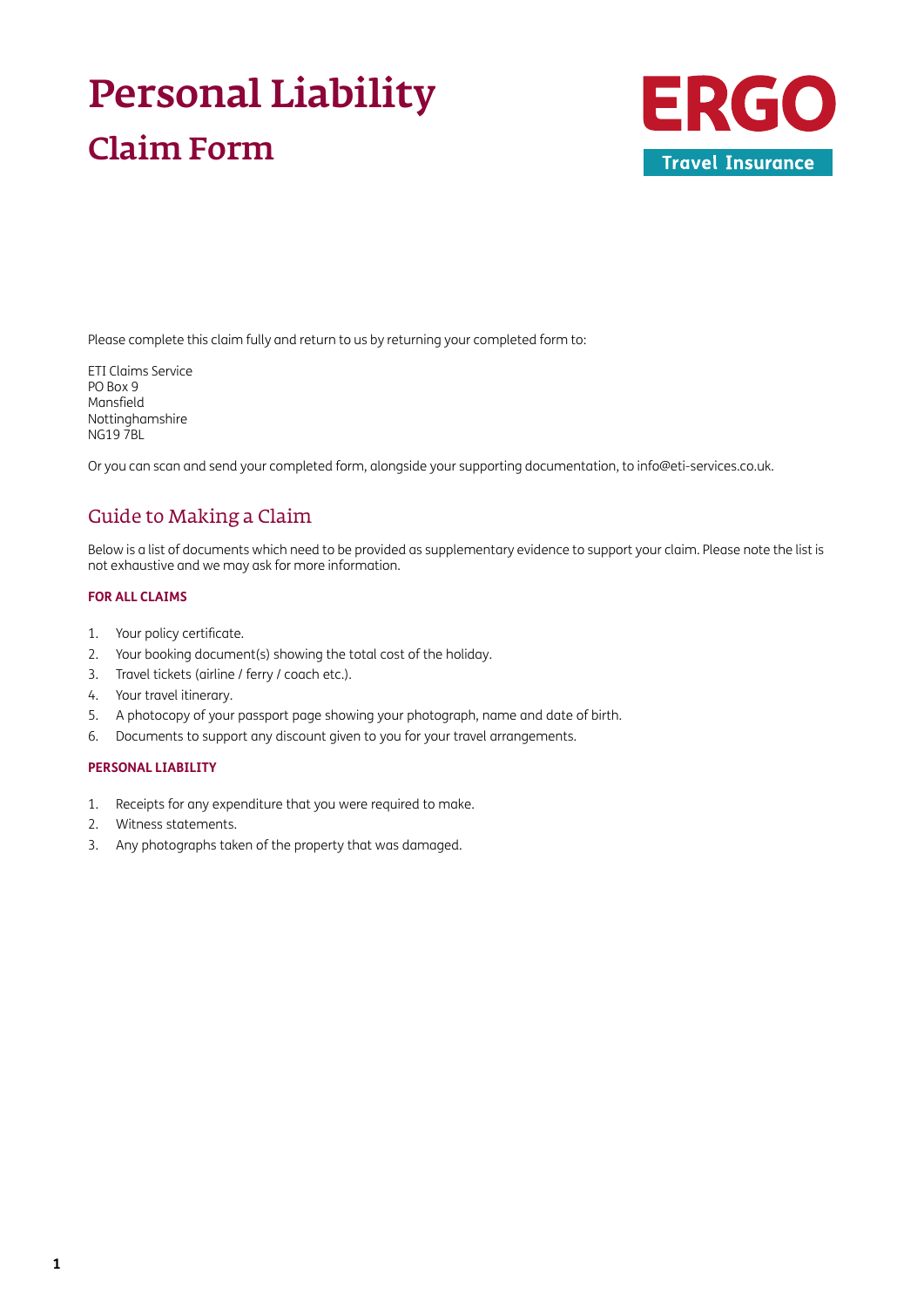### Personal details

| Title           | <b>Miss</b><br>Mrs<br>Ms<br>Mr | Other           |
|-----------------|--------------------------------|-----------------|
| Family name     |                                | First name      |
| Date of birth   |                                |                 |
| Address         |                                |                 |
|                 |                                |                 |
|                 |                                | Post code       |
| Daytime tel no. |                                | Evening tel no. |
| Email address   |                                | Occupation      |
|                 |                                |                 |

# Policy details

| Company name    |                |              |
|-----------------|----------------|--------------|
| Policy number   | Date of issue  | $\mathbb{I}$ |
| Date of booking | Destination    |              |
| Date of travel  | Date of return | $\mathbb{L}$ |
| Travel agent    | Tour operator  |              |
|                 |                |              |

## Claim details

| Please provide full     |
|-------------------------|
| details of the incident |

Please note: Your claim may be prejudiced should you make any admission of liability, unless you have our specific authority to do so.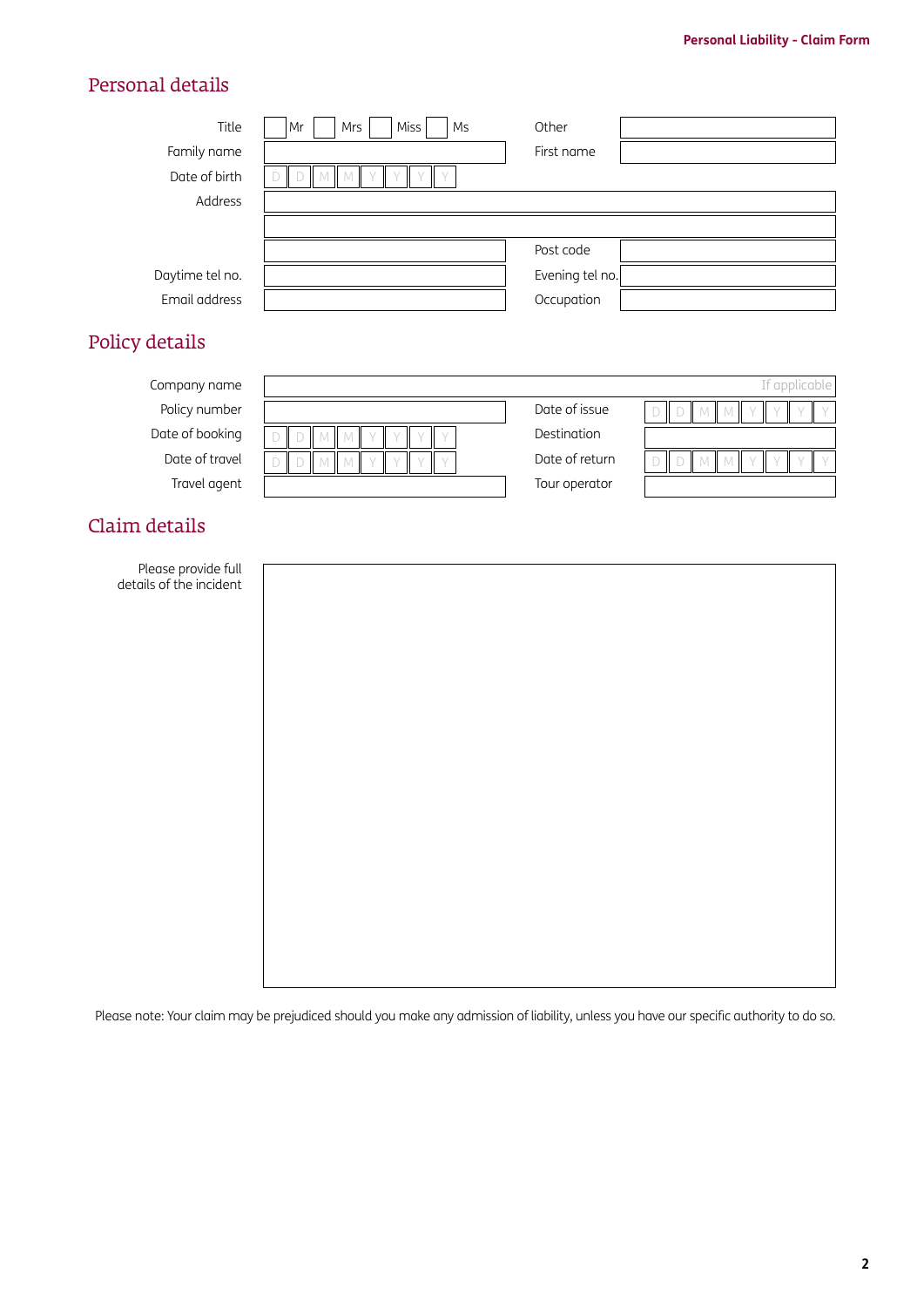### Particulars of claim

| Name of person claiming<br>against you |                                                                                  |
|----------------------------------------|----------------------------------------------------------------------------------|
| Address                                |                                                                                  |
|                                        |                                                                                  |
|                                        | Post code                                                                        |
|                                        |                                                                                  |
| Who do you consider<br>responsible?    |                                                                                  |
|                                        |                                                                                  |
|                                        |                                                                                  |
|                                        |                                                                                  |
|                                        |                                                                                  |
|                                        | Do you have any other insurance which would cover this eventuality?<br>Yes<br>No |
| Company name                           |                                                                                  |
| Address                                |                                                                                  |
|                                        |                                                                                  |
|                                        | Post code                                                                        |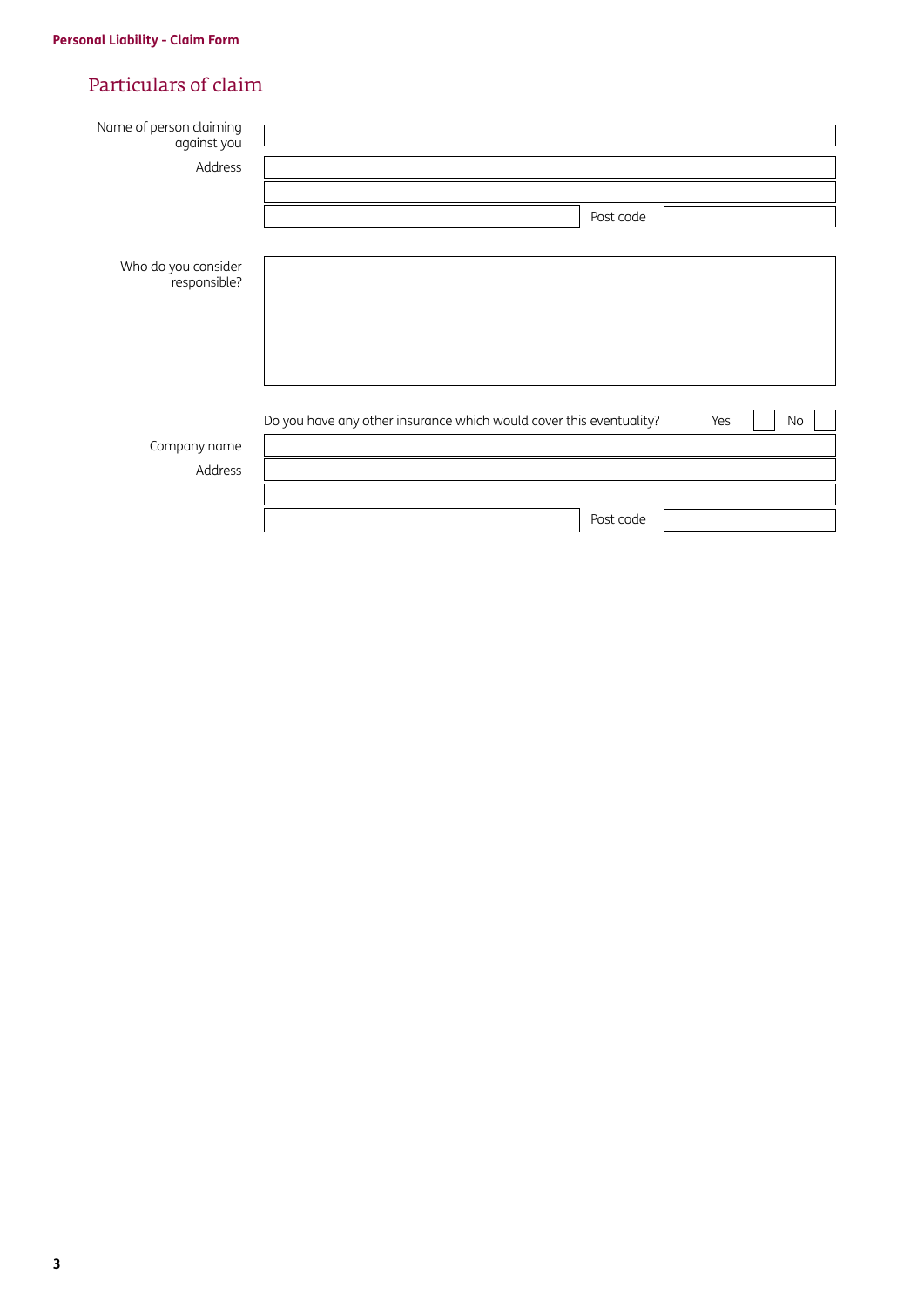### Information we need from you for possible recovery opportunities

Your Travel Policy has conditions attached whereby you must provide us with any information that assist any recovery actions. This is a standard practice in the insurance market and contributions made from other insurance cover serve to keep the costs of your premiums down. The information provided should not affect your renewal premiums or no claims discount.

Please answer the following questions and provide details as required. For questions that require a YES / NO response, please tick the appropriate boxes. Failure to do so may delay your claim.

| 1. Do you have a bank account?                                                                                                                                                                                                                                                       |                                                                                     |  | Yes I | $No$ |
|--------------------------------------------------------------------------------------------------------------------------------------------------------------------------------------------------------------------------------------------------------------------------------------|-------------------------------------------------------------------------------------|--|-------|------|
| A bank account you hold may offer Travel Insurance cover as part of the benefits. Under no circumstances will your bank account<br>information be used other than to obtain a contribution from the Travel Insurance provider. This will not affect your bank account<br>in any way. |                                                                                     |  |       |      |
|                                                                                                                                                                                                                                                                                      | Name of bank (e.g. HSBC)   Type of account<br>Account holder name<br>Account number |  |       |      |
| Bank Account                                                                                                                                                                                                                                                                         |                                                                                     |  |       |      |

| 2. Was a credit card or debit card used to pay all or part of the trip cost?<br>(Certain credit or debit cards provide an element of travel cover) |             | Yes $\Gamma$           | No <sub>1</sub> |             |
|----------------------------------------------------------------------------------------------------------------------------------------------------|-------------|------------------------|-----------------|-------------|
|                                                                                                                                                    | Card issuer | Type of card e.g. Visa | Cardholder name | Card number |
| Bank Account                                                                                                                                       |             |                        |                 |             |

| 3. Do you have a Household Contents insurance policy?<br>(Some household contents policies provide an element of travel cover) |  | $Yes \mid$        | N <sub>O</sub> |
|--------------------------------------------------------------------------------------------------------------------------------|--|-------------------|----------------|
| Name of Insurer                                                                                                                |  | Policyholder name | Policy number  |
| Bank Account                                                                                                                   |  |                   |                |

| 4. Do you hold any Private Medical Insurance? |                 | Yes i             | No <sub>1</sub> |
|-----------------------------------------------|-----------------|-------------------|-----------------|
|                                               | Name of Insurer | Policyholder name | Policy number   |
| Bank Account                                  |                 |                   |                 |

| 5. Do you consider anyone to blame for the incident? | Yes $\sqrt{}$ | No |
|------------------------------------------------------|---------------|----|
| If yes, please provide details.                      |               |    |
|                                                      |               |    |
|                                                      |               |    |
|                                                      |               |    |
|                                                      |               |    |

It is a condition of the policy and your responsibility to provide sufficient documentation to support your loss. Failure to provide the required documentation, including the details of any other insurances, will delay and may invalidate the claim.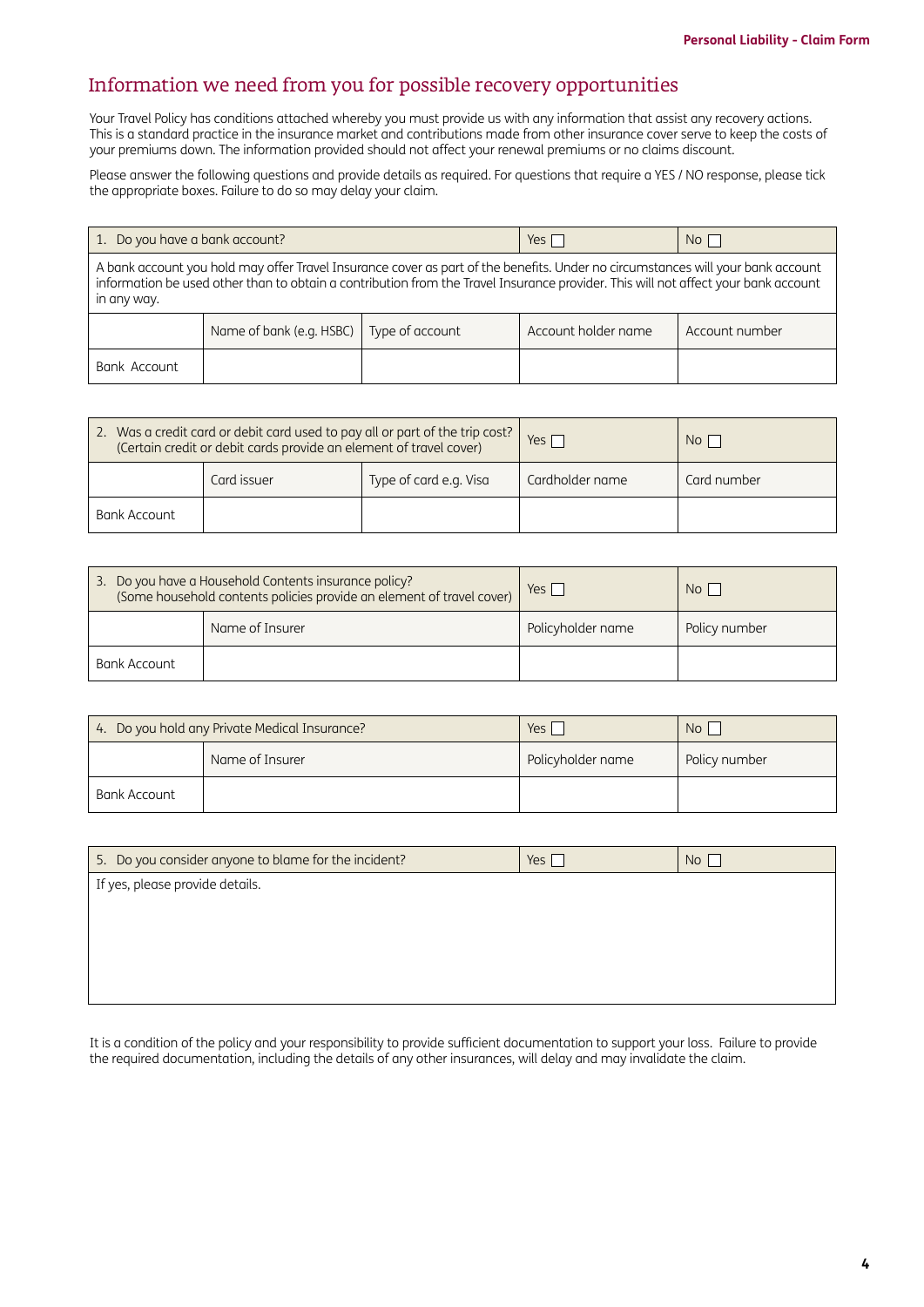### Claimants declaration and signature

- 1. I declare that all details and particulars given in respect of the claim(s) made herein constitute a true and accurate statement.
- 2. To the best of my knowledge and belief I have not omitted any material information which would affect the insurers assessment of this claim.
- 3. I confirm that where a claim or claims are made in respect of others, I have their full authority to act on their behalf. I also confirm that they have been advised that ERGO Travel Insurance Services Ltd (ETI) will not accept any liability if any payments are not distributed proportionately to the persons concerned.
- 4. I hereby give my permission for any medical practitioner or authority mentioned herein to release further information regarding my medical records to ETI. I am aware that all such information will be disclosed in accordance with the terms and provisions of the Access to Medical Records Act (AMRA) or other similar legislation.
- 5. I am aware that an insurance claim made in the knowledge that any element thereof is fraudulent is a criminal offence and that this will invalidate the policy and will render me liable to prosecution.
- 6. I consent to ETI:
	- a. recording, storing and using my personal data in an electronic record of this claim; and
	- b. sharing the record of this claim, including my personal data, with other insurers and interested parties as part of insurance industry anti-fraud initiatives; in accordance with the General Data Protection Regulation.

#### **I have read and understand the declaration above and included the necessary documents to substantiate my claim.**

| Claimant(s) full name(s)                  |                                                                                                                     |
|-------------------------------------------|---------------------------------------------------------------------------------------------------------------------|
| Clients signature                         | Date                                                                                                                |
|                                           | Full name of an authorised representative of the corporate policy holder (corporate and / or education group cover) |
|                                           |                                                                                                                     |
| Signature of authorised<br>representative | Date                                                                                                                |
| I / We authorise                          | to act on my behalf in this matter.                                                                                 |
| Client's signature                        | Date                                                                                                                |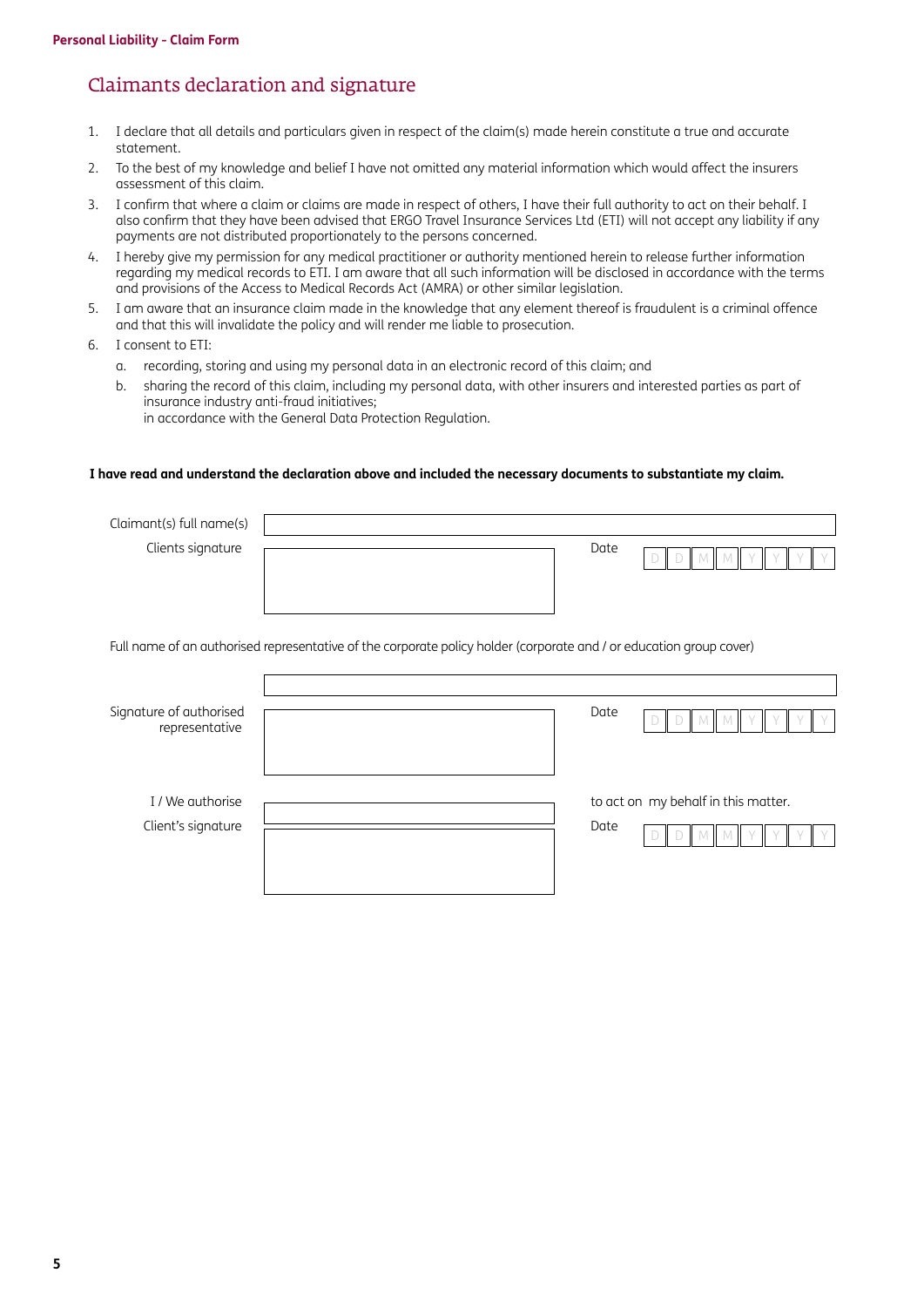### Confidentiality and data protection

#### **Consent**

We will only use Your personal data when the law allows Us to. Most commonly We will use Your personal data under the following two circumstances:

- 1. When You gave explicit Consent for Your personal data, and that of others insured under Your Policy, to be collected and processed by Us in accordance with this Data Protection Notice.
- 2. Where We need to perform the contract which We are about to enter into, or have entered into with You.

#### **How We use Your Personal Data**

We use Your personal data for the purposes of providing You with insurance, handling claims and providing other services under Your Policy and any other related purposes (this may include underwriting decisions made via automated means). We also use Your personal data to offer renewal of Your Policy, for research or statistical purposes and to provide You with information, products or services that You request from Us or which We feel may interest You. We will also use Your personal data to safeguard against fraud and money laundering and to meet Our general legal or regulatory obligations.

We collect and process Your personal data in line with the General Data Protection Regulation and all other applicable Data Protection legislation. The Data Controller is ETI. For the purposes of handling claims the Data Processor is ETI.

#### **Special Categories of Personal Data**

Some of the personal data You provide to Us may be more sensitive in nature and is treated as a Special Category of personal data. This could be information relating to health or criminal convictions, and may be required by Us for the specific purposes of underwriting or as part of the claims handling process. The provision of such data is conditional for Us to be able to provide insurance or manage a claim. Such data will only be used for the specific purposes as set out in this notice.

#### **Sharing Your Personal Data**

We will keep any information You have provided to Us confidential. However, You agree that We may share this information with Great Lakes Insurance SE and other companies within the ERGO Group and with third parties who perform services on Our behalf in administering Your Policy, handling claims and in providing other services under Your Policy. Please see Our Privacy Policy [\(www.ergotravelinsurance.co.uk/ergo-privacy-statement](http://www.ergotravelinsurance.co.uk/ergo-privacy-statement)) for more details about how We will use Your information.

We will also share Your information if We are required to do so by law, if We are authorised to do so by You, where We need to share this information to prevent fraud.

We may transfer Your personal data outside of the European Economic Area ("EEA"). Where We transfer Your personal data outside of the EEA, We will ensure that it is treated securely and in accordance with all applicable Data Protection legislation.

#### **Your Rights**

You have the right to ask Us not to process Your personal data for marketing purposes, to see a copy of the personal information We hold about You, to have Your personal data deleted (subject to certain exemptions), to have any inaccurate or misleading data corrected or deleted, to ask Us to provide a copy of Your personal data to any controller and to lodge a complaint with the local data protection authority.

The above rights apply whether We hold Your personal data on paper or in electronic form.

Your personal data will not be kept for longer than is necessary. In most cases this will be for a period of seven years following the expiry of the insurance contract, or Our business relationship with You, unless We are required to retain the data for a longer period due to business, legal or regulatory requirements.

#### **Further Information**

Any queries relating to how We process Your personal data or requests relating to Your Personal Data Rights should be directed to:

Data Protection Officer, ETI, Afon House, Worthing Road, Horsham, RH12 1TL, United Kingdom

Email: [dataprotectionofficer@ergo-travel.co.uk](mailto:dataprotectionofficer%40ergo-travel.co.uk?subject=) Phone: +44 (0) 1403 788 510